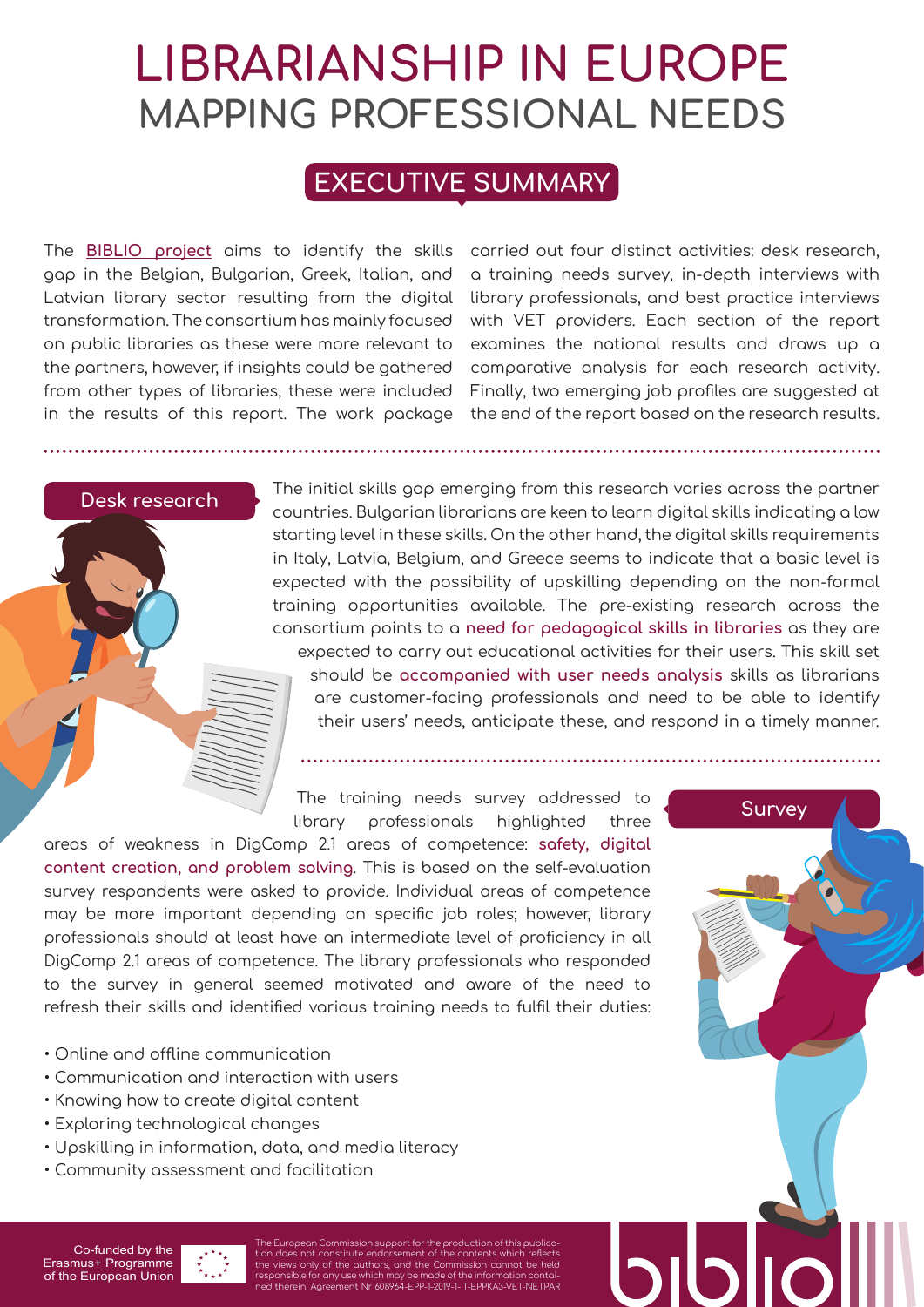**In-depth interviews**

Overall, the interviewees felt that **upskilling was necessary throughout a library professional's career** in order to stay up to date with technological changes and have the relevant knowledge. Several respondents noted that librarians may feel confident in their media literacy abilities, however, they must regularly partake in training to have knowledge and skills relevant to the information landscape. Many respondents noted an issue with the lack of digital skills in libraries as there is a reliance on one or two staff members with the relevant skills. Therefore, **establishing a strong foundation in basic digital skills for work in all staff members is needed** to answer user queries and ensure a level of digital autonomy in library professionals. Notably some respondents felt that librarians need to be pushed to participate in nonconventional training. However, a key issue remains in the project countries; **librarianship is still partially seen as inherently tied to the collections a library possesses**.

All the best practice interviews carried out address various areas of digital competence. In general, there is an acknowledgement that **library services need to be more digital-oriented** and **library professionals need to be able to leverage digital tools to serve their communities**. Interestingly, in Latvia, libraries are seen as "digital agents" that can reach a wide segment of the population and thus should be considered for citizen upskilling initiatives. This type of approach stands out amongst all the best practices

as this intends to equip library professionals with up-to-date knowledge about e-services and make them an access point for digitally excluded library users. Based on these best practice interviews, there is a **high need for** 

# **VET best practice interviews**

**blended learning opportunities** to allow learners to balance professional and personal commitments. In light of the COVID-19 pandemic, programmes with online components were able to continue the delivery of at least theoretical modules with the possibility of convening learners when possible at a later time. Only a few of the best practices identified has online-only formats and many included some practical activities as part of their curriculum. Thus, as the

BIBLIO VET curriculum will involve practical activities, a blended format that aims to deliver theoretical aspects online and brings learners together for in-person practical activities seems to be the best format. Several interviewees from different countries pointed out that they felt **the collaborative and supportive environment they fostered provided a good opportunity for learners to learn from each other and create a support network between libraries.** The learning experience delivered by BIBLIO should encourage a similar collaborative approach to foster an inter-European community that can also exchange best practices from each country.

Co-funded by the Erasmus+ Programme of the European Union

The European Commission support for the production of this publica-tion does not constitute endorsement of the contents which reflects the views only of the authors, and the Commission cannot be held<br>responsible for any use which may be made of the information contai-<br>ned therein. Agreement Nr 608964-EPP-1-2019-1-IT-EPPKA3-VET-NETPAR

21